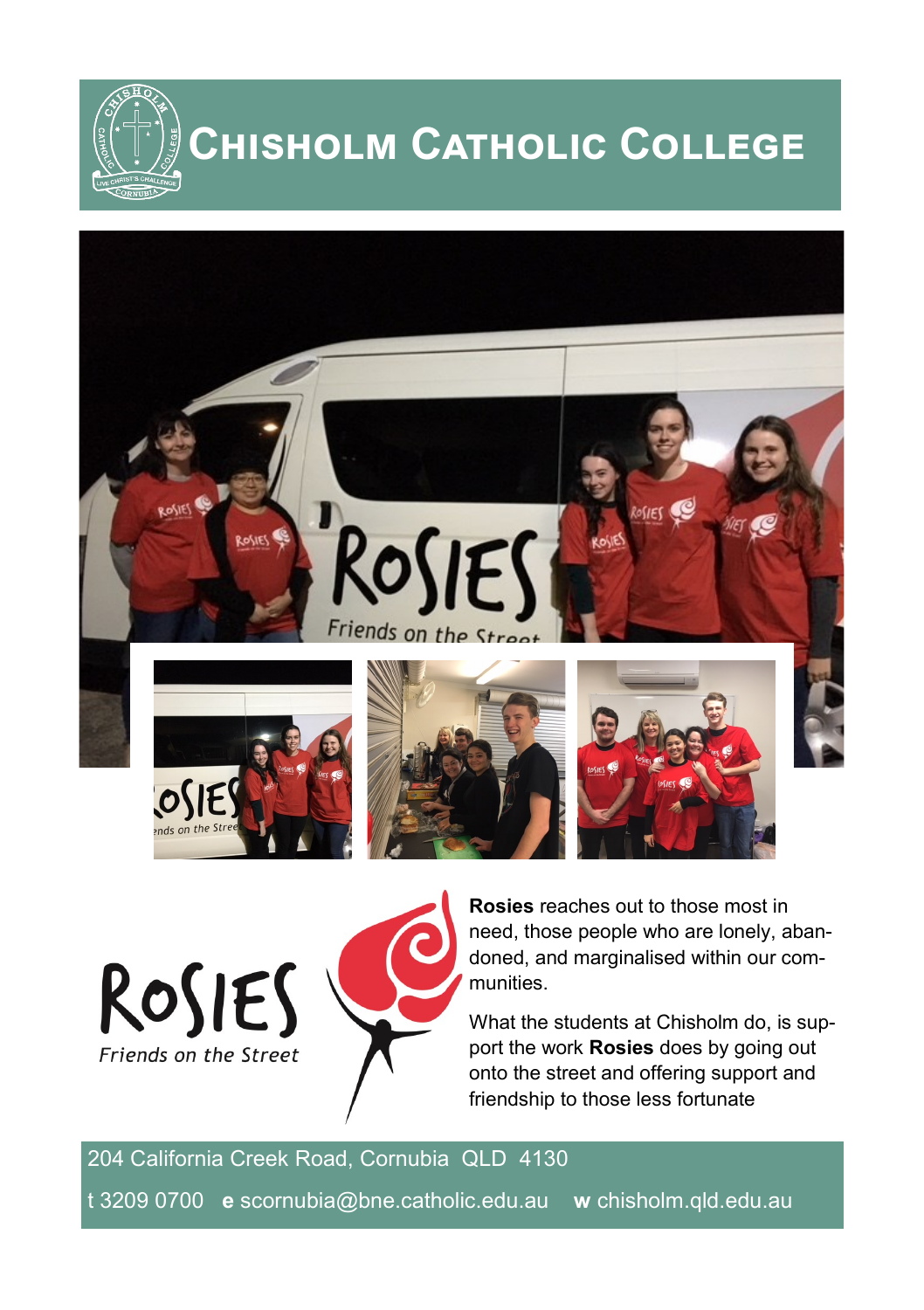Chisholm Catholic College

### **ABOUT ROSIES OUTREACH**



- $\Diamond$  5.6 million Australians, that is one in four of us, are lonely almost all of the time or on a regular basis.
- $\Diamond$  66% seek friendship as a remedy to loneliness.
- Whilst many organisations are increasingly providing awareness, and support, the greater human need is the need for friendship and unconditional acceptance during difficult times. The **Rosies**  volunteers aim to do just that, providing a community of belonging that is always there.

 $\Diamond$  At Chisholm, year 12 students as well as parents and staff members are afforded the opportunity to be *'friends on the street*.' Having undergone training they commit to 4 hours once a month to outreach and become part of a **Rosies** team.

 $\Diamond$  In this, the volunteers assist with preparing food such as soups or casseroles other volunteers have provided as well as packaging bakery items for the patrons.

#### **ROSIES OUTREACH**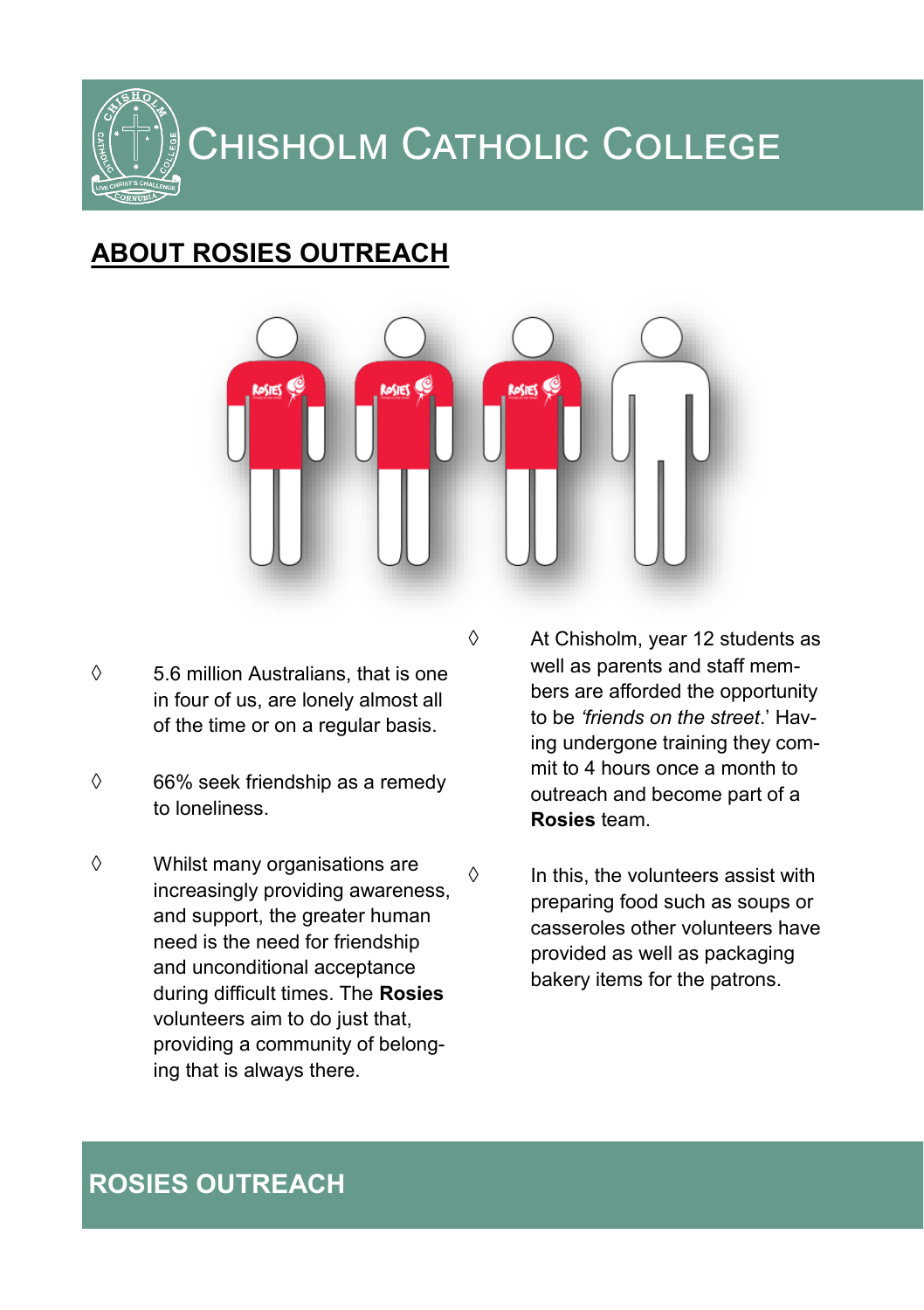## Chisholm Catholic College

#### **OUTREACH ON THE STREET**

- $\Diamond$  The team meets at the local branch base at 6pm, and over the course of an hour they catch up with each other to develop a sense of community and family that is taken out on to the street.
- $\diamond$  The team of volunteers prepare the van, loading it with tea, coffee and milo as well as soups and other perishable goods which will be offered to the patrons. The team leader shares relevant information and reviews recent street reports , keeping all informed of current events on the street.
- The Team Leader conducts a simple reflection with the team and leads the **Rosies** prayer, before the team travels to the outreach location together in the Rosies van.
- $\Diamond$  The team spends two hours on the street sharing friendship with a simple drink and a bite to eat.
- $\Diamond$  After two hours the outreach is concluded and the team travels back to base together in the Rosies van.
- $\Diamond$  The team, unpacks, cleans up and has a debrief before leaving for home.
- $\Diamond$  Students find this social service most fulfilling.



#### **ROSIES OUTREACH**